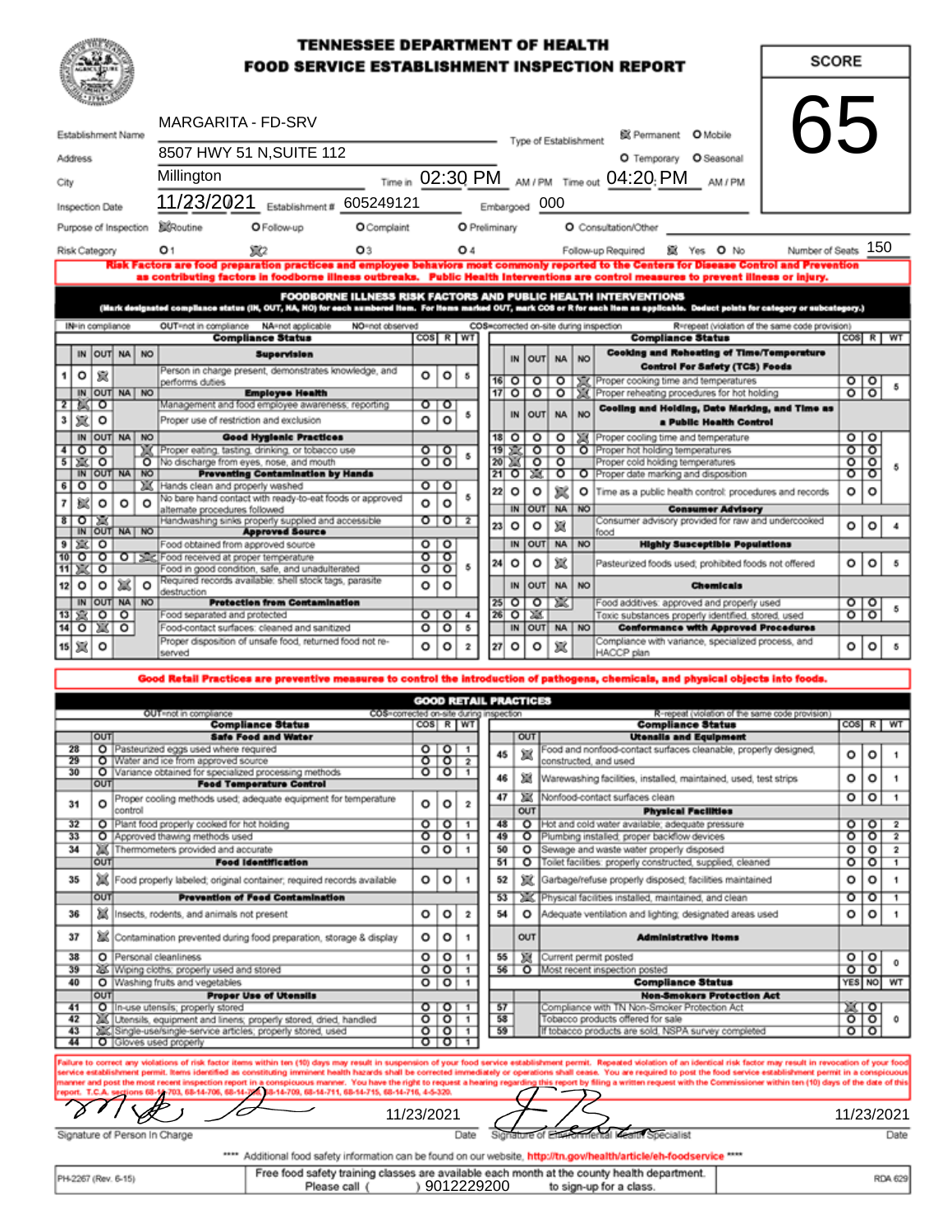#### TENNESSEE DEPARTMENT OF HEALTH DIVISION OF ENVIRONMENTAL HEALTH **FOOD INSPECTION DATA**

 $\overline{}$ ۰. =



\_\_

|                                               | <b>Establishment Information</b> |  |  |  |  |  |  |  |
|-----------------------------------------------|----------------------------------|--|--|--|--|--|--|--|
| <b>Establishment Name: MARGARITA - FD-SRV</b> |                                  |  |  |  |  |  |  |  |
| Establishment Number #: 605249121             |                                  |  |  |  |  |  |  |  |

| Warewashing Info    |                       |            |                          |  |  |  |  |  |  |  |
|---------------------|-----------------------|------------|--------------------------|--|--|--|--|--|--|--|
| <b>Machine Name</b> | <b>Sanitizer Type</b> | <b>PPM</b> | Temperature (Fahrenheit) |  |  |  |  |  |  |  |
| Star energy         | <b>Chlorine</b>       | 100        |                          |  |  |  |  |  |  |  |

| Equipment lemperature |                                 |  |  |  |  |
|-----------------------|---------------------------------|--|--|--|--|
| <b>Decoription</b>    | <b>Temperature (Fahrenheit)</b> |  |  |  |  |
| Freezer               | 20                              |  |  |  |  |
| Walk in cooler        | 38                              |  |  |  |  |
|                       |                                 |  |  |  |  |
|                       |                                 |  |  |  |  |

| <b>Food Temperature</b>                            |                      |                          |
|----------------------------------------------------|----------------------|--------------------------|
| <b>Decoription</b>                                 | <b>State of Food</b> | Temperature (Fahrenheit) |
| Chopped tomatoes                                   | Cold Holding         | 38                       |
| Sour cream                                         | Cold Holding         | 38                       |
| Guacomole                                          | Cold Holding         | 38                       |
| Chicken shredded                                   | Hot Holding          | 135                      |
| Ground beef                                        | Hot Holding          | 135                      |
| Refried beans                                      | <b>Hot Holding</b>   | 135                      |
| Spicy pork                                         | Cold Holding         | 38                       |
| Cut fruit at bar orange, lime, lemon and cherries. | Cold Holding         | 60                       |
|                                                    |                      |                          |
|                                                    |                      |                          |
|                                                    |                      |                          |
|                                                    |                      |                          |
|                                                    |                      |                          |
|                                                    |                      |                          |
|                                                    |                      |                          |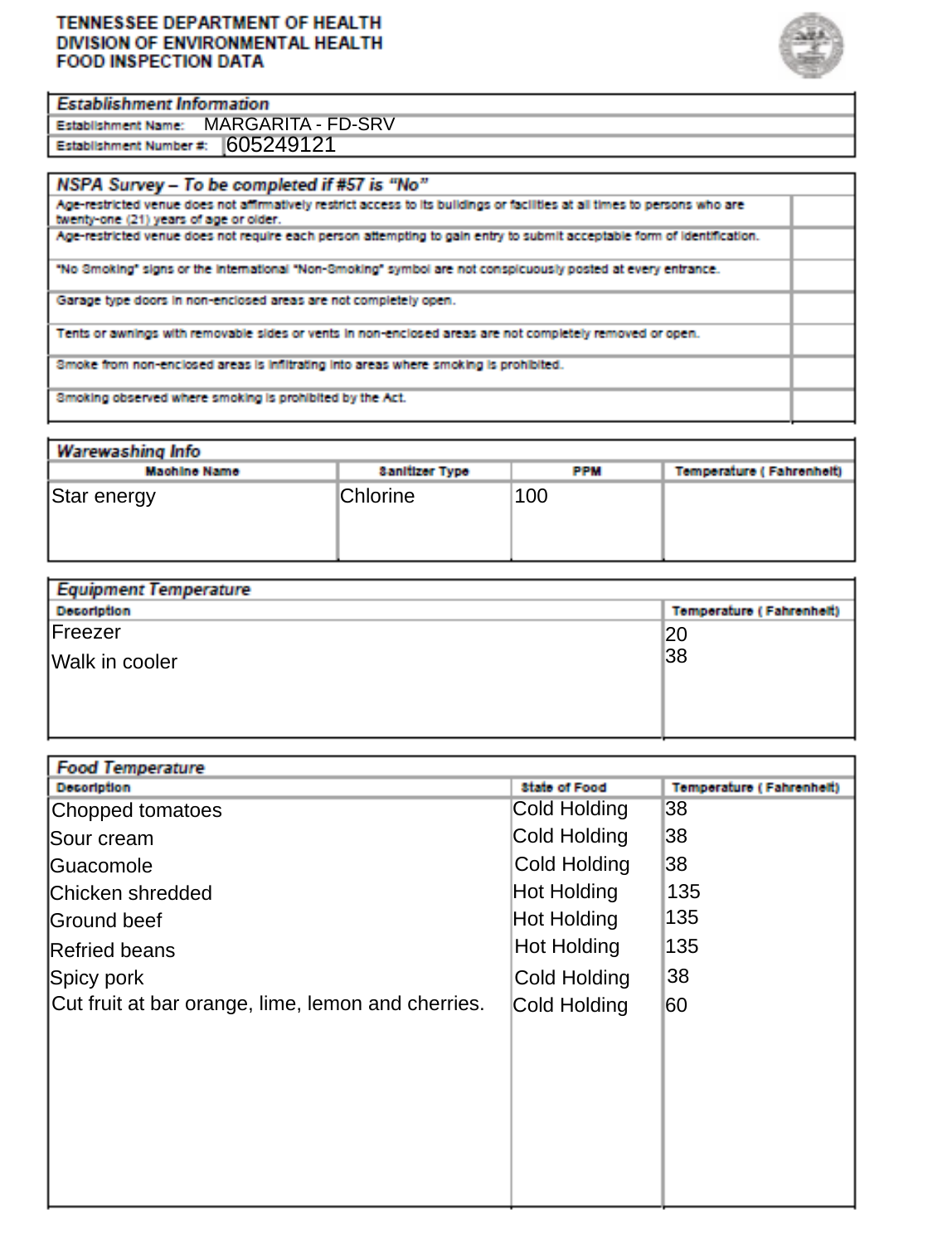Total #  $19$ Repeated # 0

1: Facility person in charge has no clue of food sanitation and does not recognize improper conditions and practice.

8: No soap and paper towels at hand sink in both bar and kitchen area. 14: Cutting boards are stain black and yellow discoloration. Mold inside the ice machine.

21: No date marking system and no explanation of how left over and bulk prepped foods are handled.

26: Glass cleaner and drink mix stored on the same shelf.

- 34: No visible thermometer in floor cooler
- 35: Food containers are not labeled.
- 36: Roaches viewed in dishwasher area.
- 37: Cut fruit at the bar is not covered.
- 37: Plastic cup and bowl used as scoop stored inside bulk sugar container.
- 39: Wiping cloth stored on faucet and not in sanitized solution.
- 42: Clean dishes and utensils stored on dirty surface.
- 43: Single item stored not inverted.
- 45: Rusty equipment preset in facility
- 46: No test strips for chlorine sanitizer.
- 47: Dirty equipment exterior throughout facility.
- 52: Dumpster found open.

53: Facility has damaged flooring and dirty walls and ceiling. It also has dirty attached equipment.

55: Obtain and post permit.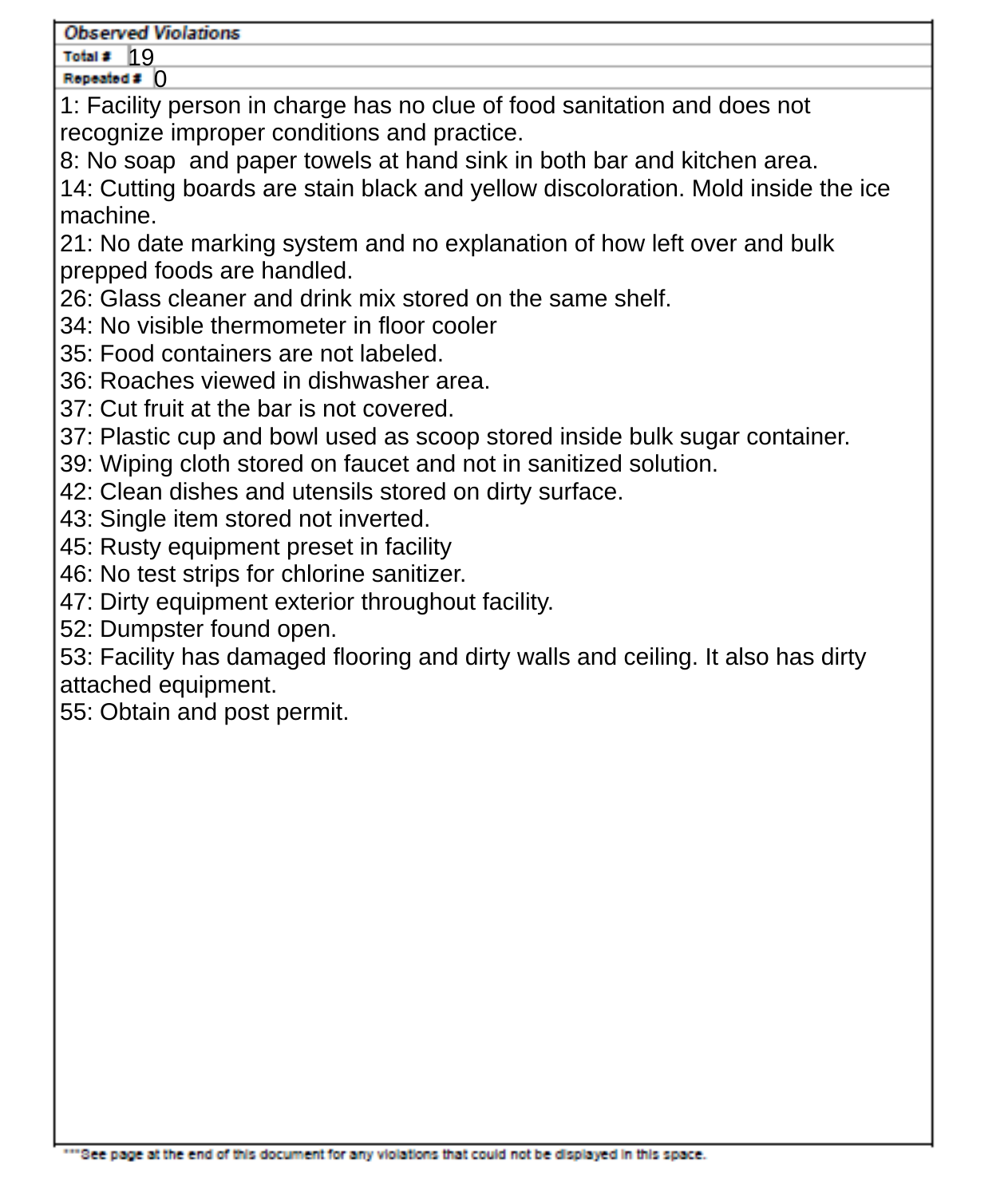### **TENNESSEE DEPARTMENT OF HEALTH** DIVISION OF ENVIRONMENTAL HEALTH **FOOD INSPECTION DATA**



### **Establishment Information**

Establishment Name: MARGARITA - FD-SRV

Establishment Number: 605249121

# **Comments/Other Observations** 2: No employee policyon site. 3: (IN) There are no food workers observed working with specific reportable symptoms or illnesses. 4: (N.O.) No food workers present. 5: (IN) No employees exhibiting persistent coughing, sneezing, runny nose, or watery eyes. 6: Hands No soap at hand sinks. 7: (IN) Employees are observed using suitable utensils or gloves to prevent bare hand (or arm) contact with ready-to-eat foods. 9: PFG, Sysco and tolteca 10: (NO): No food received during inspection. 11: (IN) All food was in good, sound condition at time of inspection. 12: (NA) Shell stock not used and parasite destruction not required at this establishment. 13: (IN) All raw animal food is separated and protected as required. (IN) All raw animal food is separated and protected as required. (IN) All raw animal food is separated and protected as required. (IN) All raw animal food is separated and protected as required. (IN) All raw animal food is separated and protected as required. 15: (IN) No unsafe, returned or previously served food served. 16: (NO) No raw animal foods cooked during inspection. 17: (NO) No TCS foods reheated during inspection. 18: (N.O.) No cooling of TCS foods during inspection. 19: Hot foods held at proper temp. 20: Cold foods held at proper temp. 22: (NA) No food held under time as a public health control. 23: (NA) Establishment does not serve animal food that is raw or undercooked. 24: (NA) A highly susceptible population is not served. 25: (NA) Establishment does not use any additives or sulfites on the premises. 27: (NA) Establishment is not required to have a variance or HACCP plan, performs no special processes. 57: 58:

\*\*\*See page at the end of this document for any violations that could not be displayed in this space.

**Additional Comments** *See last page for additional comments.*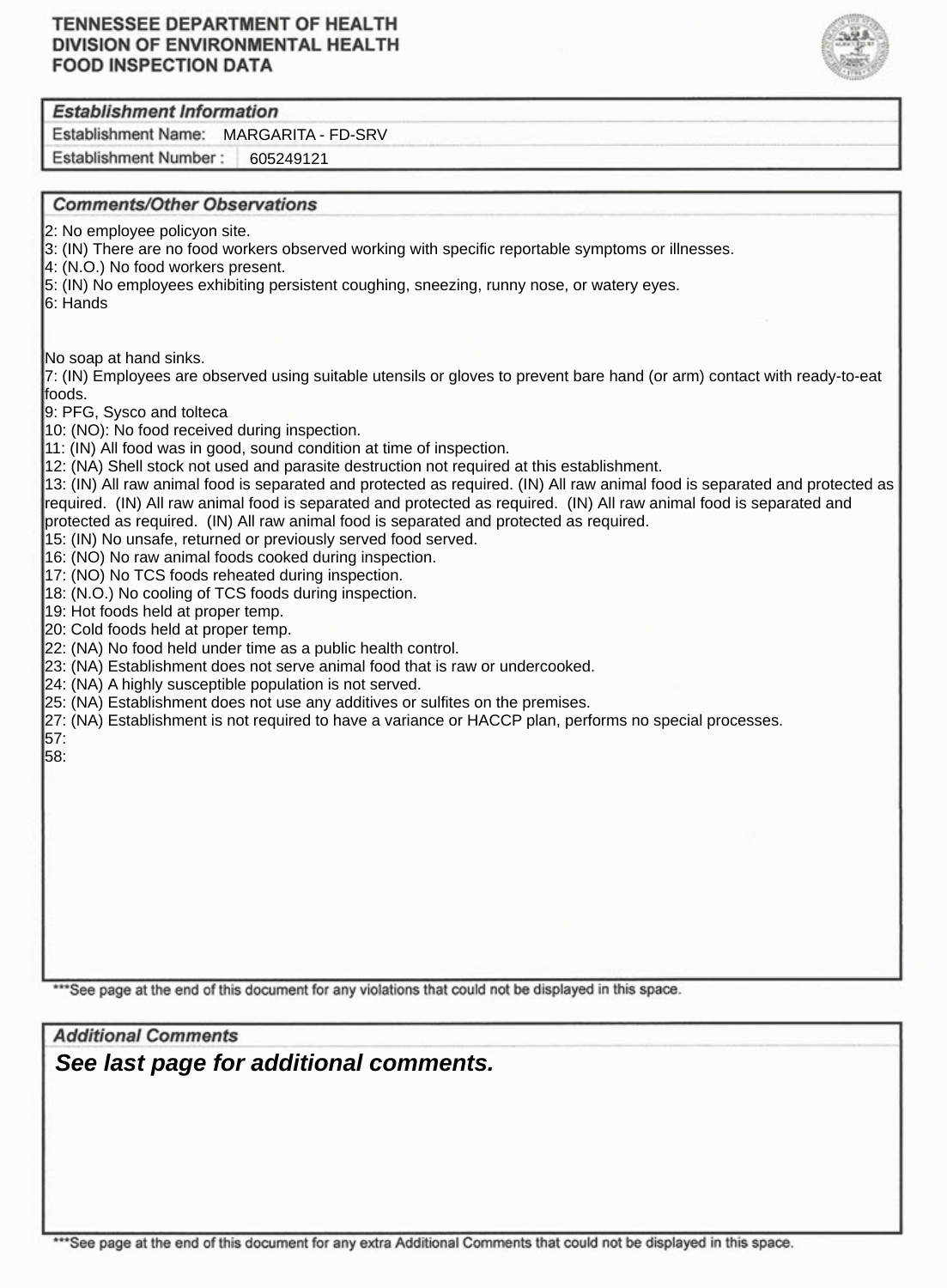# **Establishment Information**

Establishment Name: MARGARITA - FD-SRV

Establishment Number: 605249121

**Comments/Other Observations (cont'd)** 

**Additional Comments (cont'd)** *See last page for additional comments.*